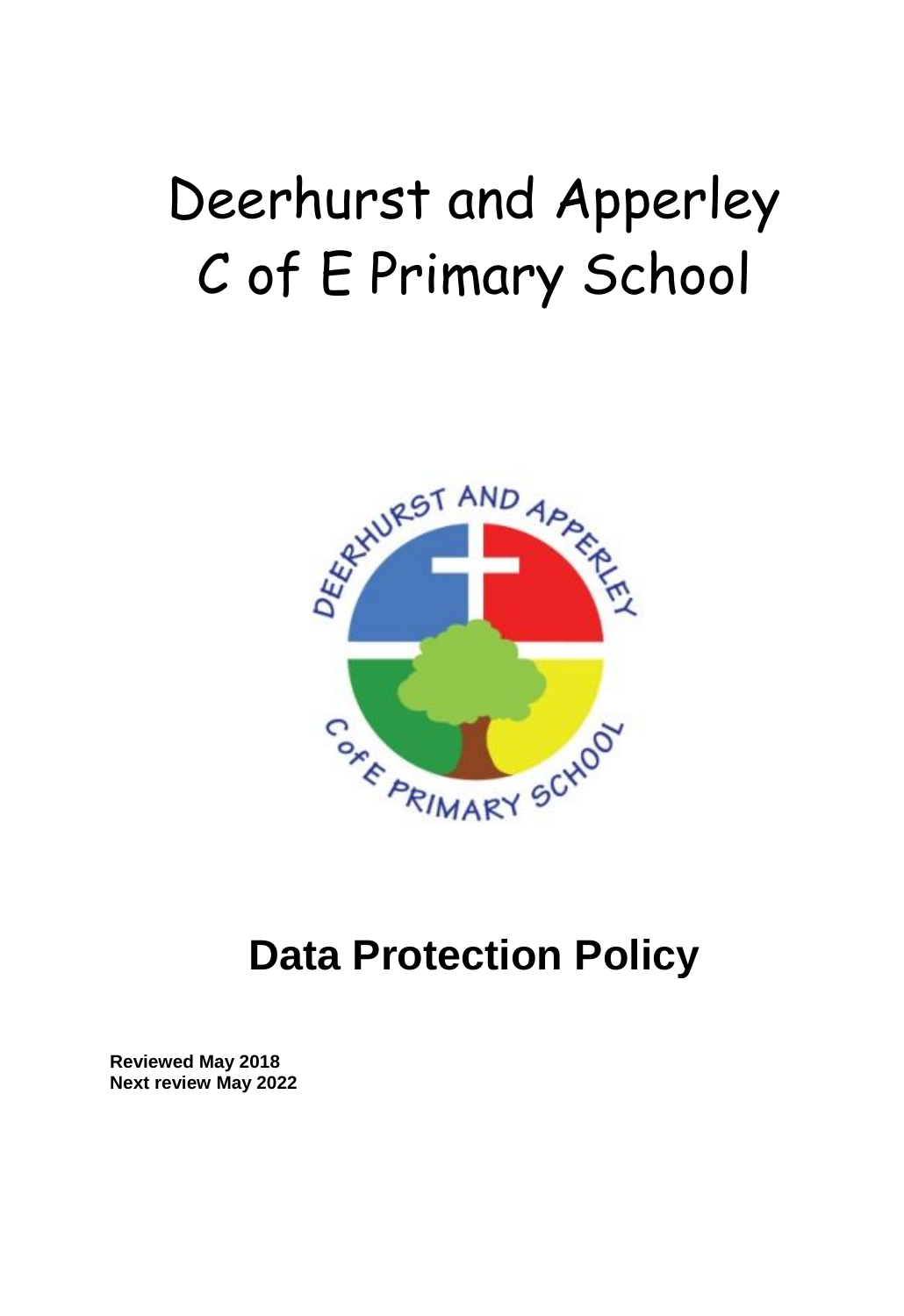### **Data Protection Policy General Data Protection Regulation**

#### **Our Commitment:**

Deerhurst and Apperley Church of England Primary School is committed to the protection of all personal and sensitive data for which it holds responsibility as the Data Controller and the handling of such data in line with the data protection principles and the Data Protection Act (DPA).

Changes to data protection legislation (GDPR May 2018) shall be monitored and implemented in order to remain compliant with all requirements.

The legal bases for processing data are as follows –

**(a) Consent:** the member of staff/student/parent has given clear consent for the school to process their personal data for a specific purpose.

**(b) Contract:** the processing is necessary for the member of staff's employment contract or student placement contract.

**(c) Legal obligation:** the processing is necessary for the school to comply with the law (not including contractual obligations)

The members of staff responsible for data protection within our school are mainly The Headteacher and The Administrator. However all staff must treat all student information in a confidential manner and follow the guidelines as set out in this document.

We have also appointed Gloucestershire County Council as our Data Protection Officer and they can be contacted on 01452 583619 or schoolsdpo@gloucestershire.gov.uk

The school is committed to ensuring that its staff are aware of data protection policies, legal requirements and adequate training is provided by Gloucestershire County Council..

The requirements of this policy are mandatory for all staff employed by the school and any third party contracted to provide services within the school.

#### **Notification:**

Our data processing activities will be registered with the Information Commissioner's Office (ICO) as required of a recognised Data Controller. Details are available from the ICO:

[Register of data controllers | ICO](https://ico.org.uk/about-the-ico/what-we-do/register-of-data-controllers/)

Changes to the type of data processing activities being undertaken shall be notified to the ICO and details amended in the register.

Breaches of personal or sensitive data shall be notified within 72 hours to the individual(s) concerned and the ICO.

#### **Personal and Sensitive Data:**

All data within the school's control shall be identified as personal, sensitive or both to ensure that it is handled in compliance with legal requirements and access to it does not breach the rights of the individuals to whom it relates.

The definitions of personal and sensitive data shall be as those published by the ICO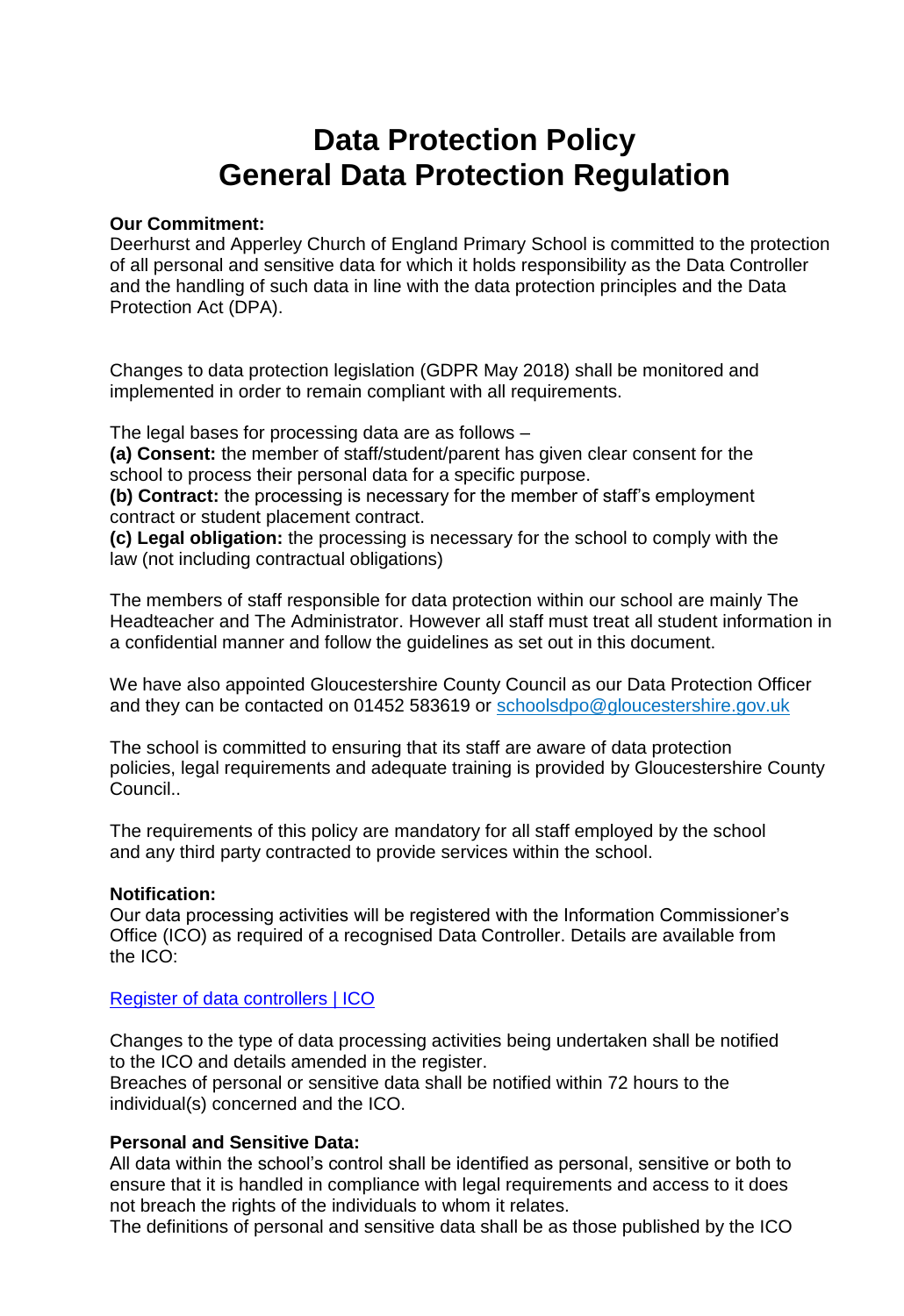for guidance: The principles of the Data Protection Act shall be applied to all data processed: [Key definitions of the Data Protection Act | ICO](https://ico.org.uk/for-organisations/guide-to-data-protection/key-definitions/)

- ensure that data is fairly and lawfully processed
- process data only for limited purposes
- ensure that all data processed is adequate, relevant and not excessive
- ensure that data processed is accurate
- not keep data longer than is necessary
- process the data in accordance with the data subject's rights
- ensure that data is secure

• ensure that data is not transferred to other countries without adequate protection.

#### **Fair Processing / Privacy Notice:**

We shall be transparent about the intended processing of data and communicate these intentions via notification to staff, parents and pupils prior to the processing of individual's data.

Notifications shall be in accordance with ICO guidance and, where relevant, be written in a form understandable by those defined as 'Children' under the legislation.

#### [Privacy notices, transparency and control | ICO](https://ico.org.uk/for-organisations/guide-to-data-protection/privacy-notices-transparency-and-control/)

There may be circumstances where the school is required either by law or in the best interests of our students or staff to pass information onto external authorities, for example local authorities, Ofsted, or the department of health. These authorities are up to date with data protection law and have their own policies relating to the protection of any data that they receive or collect.

The intention to share data relating to individuals to an organisation outside of our school shall be clearly defined within notifications and details of the basis for sharing given. Data will be shared with external parties in circumstances where it is a legal requirement to provide such information.

Any proposed change to the processing of individual's data shall first be notified to them.

Under no circumstances will the school disclose information or data:

- that would cause serious harm to the child or anyone else's physical or mental health or condition
- indicating that the child is or has been subject to child abuse or may be at risk of it, where the disclosure would not be in the best interests of the child
- recorded by the pupil in an examination
- that would allow another person to be identified or identifies another person as the source, unless the person is an employee of the school or a local authority or has given consent, or it is reasonable in the circumstances to disclose the information without consent. The exemption from disclosure does not apply if the information can be edited so that the person's name or identifying details are removed
- in the form of a reference given to another school or any other place of education and training, the child's potential employer, or any national body concerned with student admissions.

#### **Data Security:**

In order to assure the protection of all data being processed and inform decisions on processing activities, we shall undertake an assessment of the associated risks of proposed processing and equally the impact on an individual's privacy in holding data related to them.

Risk and impact assessments shall be conducted in accordance with guidance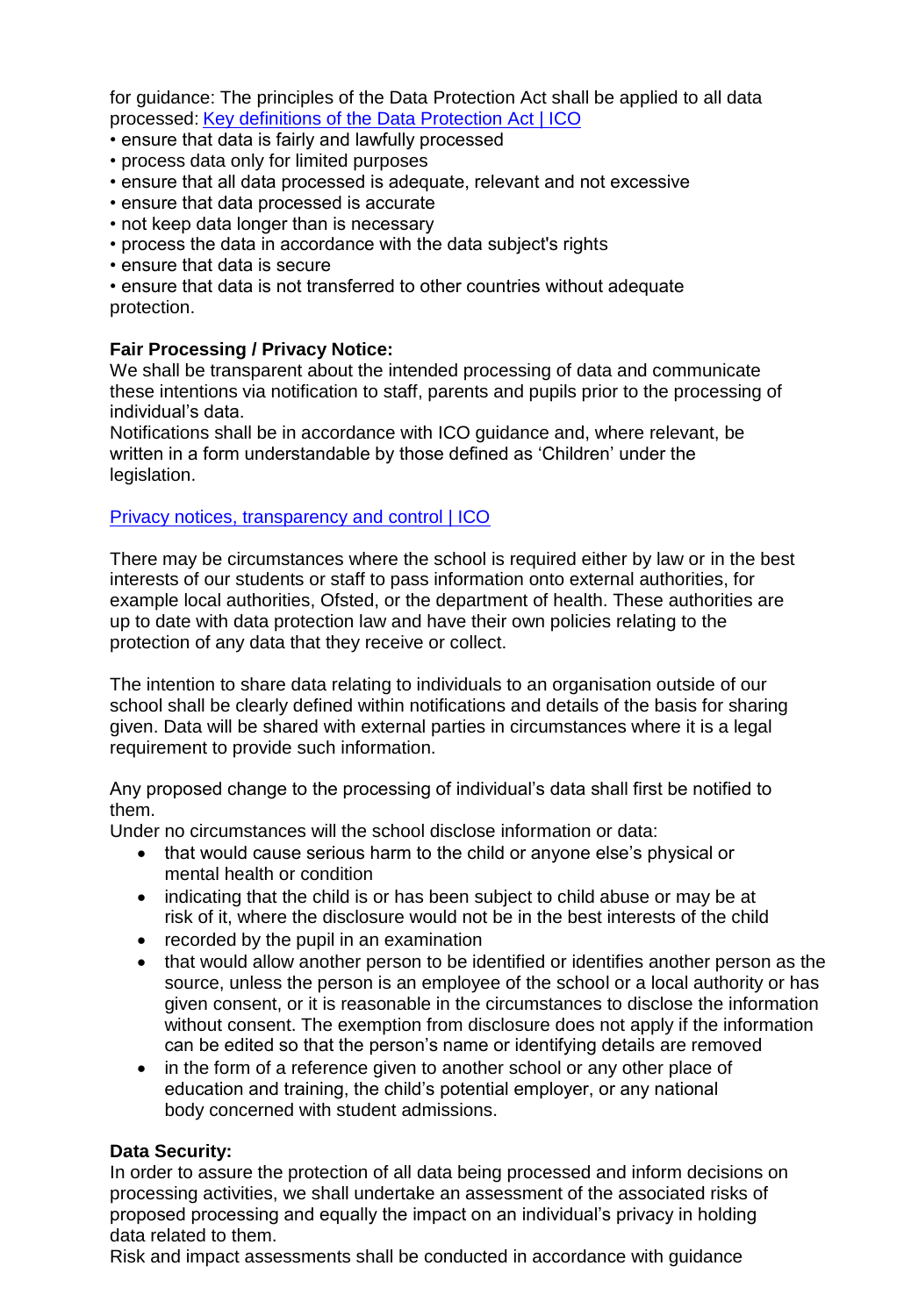#### given by the ICO:

#### [Information security \(Principle 7\) | ICO](https://ico.org.uk/for-organisations/guide-to-data-protection/principle-7-security/)

Security of data shall be achieved through the implementation of proportionate physical and technical measures. Nominated staff shall be responsible for the effectiveness of the controls implemented and reporting of their performance. The security arrangements of any organisation with which data is shared shall also be considered and where required these organisations shall provide evidence of the competence in the security of shared data.

#### **Data Access Requests (Subject Access Requests):**

All individuals whose data is held by us, has a legal right to request access to such data or information about what is held. We shall respond to such requests within one month and they should be made in writing to:

Mrs J Neveu Deerhurst and Apperley C of E Primary School Apperley **Gloucester** GL19 4DQ

No charge will be applied to process the request.

Personal data about pupils will not be disclosed to third parties without the consent of the child's parent or carer, unless it is obliged by law or in the best interest of the child. Data may be disclosed to the following third parties without consent:

#### • **Other schools**

If a pupil transfers from Deerhurst and Apperley Primary School to another school, their academic records and other data that relates to their health and welfare will be forwarded onto the new school. This will support a smooth transition from one school to the next and ensure that the child is provided for as is necessary. It will aid continuation which should ensure that there is minimal impact on the child's academic progress as a result of the move.

#### • **Examination authorities**

This may be for registration purposes, to allow the pupils at our school to sit examinations set by external exam bodies.

#### • **Health authorities**

As obliged under health legislation, the school may pass on information regarding the health of children in the school to monitor and avoid the spread of contagious diseases in the interest of public health.

#### • **Police and courts**

If a situation arises where a criminal investigation is being carried out we may have to forward information on to the police to aid their investigation. We will pass information onto courts as and when it is ordered.

#### • **Social workers and support agencies**

In order to protect or maintain the welfare of our pupils, and in cases of child abuse, it may be necessary to pass personal data on to social workers or support agencies.

#### • **Educational division**

Schools may be required to pass data on in order to help the government to monitor the national educational system and enforce laws relating to education.

#### • **Right to be Forgotten:**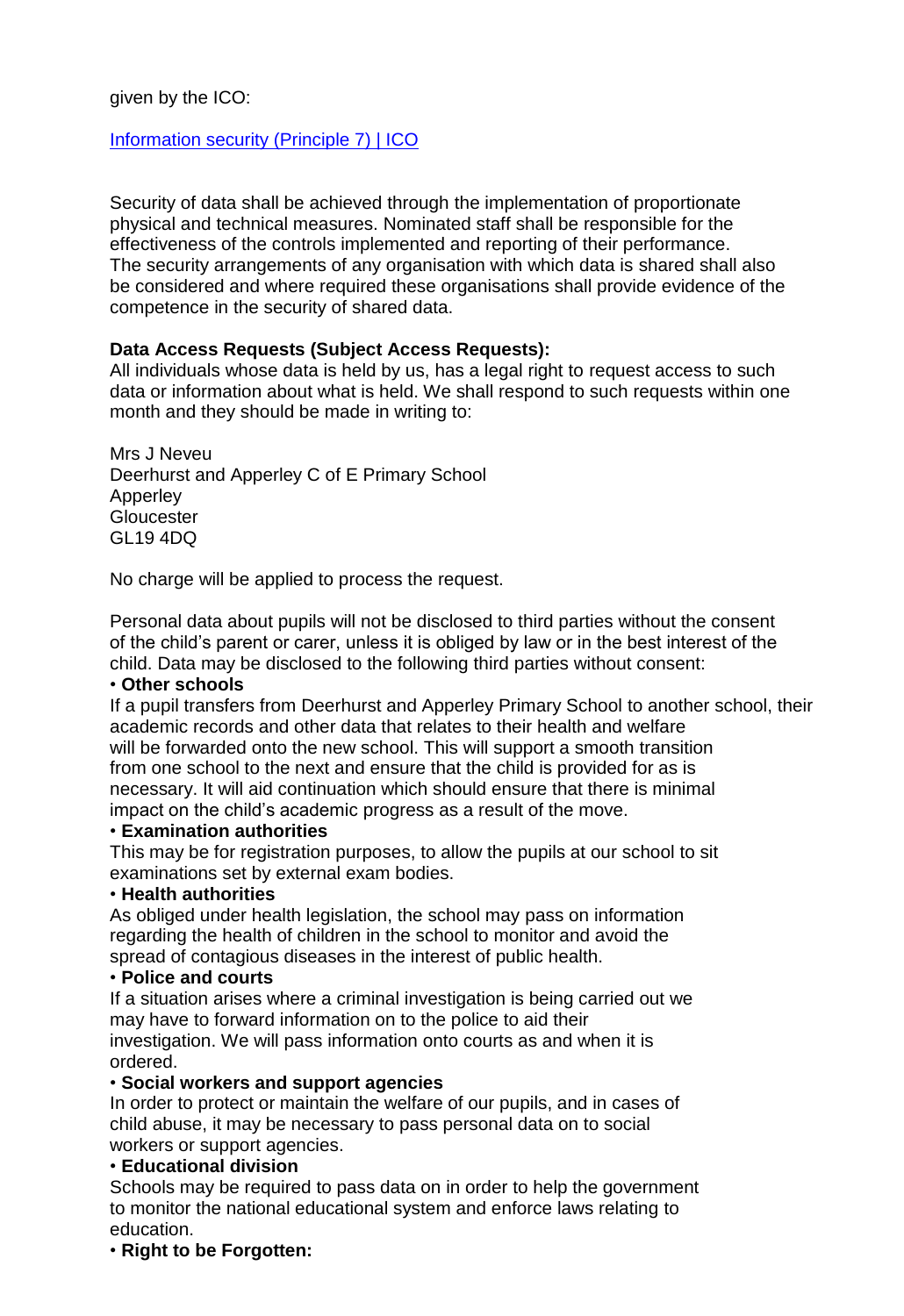Where any personal data is no longer required for its original purpose, an individual can demand that the processing is stopped and all their personal data is erased by the school including any data held by contracted processors.

#### **Photographs and Video:**

Images of staff and pupils may be captured at appropriate times and as part of educational activities for use in school only.

Unless prior consent from parents/pupils/staff has been given, the school shall not utilise such images for publication or communication to external sources.

It is the school's policy that external parties (including parents) may not capture images of staff or pupils during such activities without prior consent.

#### **Location of information and data:**

Hard copy data, records, and personal information are stored out of sight and in a locked cupboard or office. The only exception to this is medical information that may require immediate access during the school day. This will be stored with the school medical officer.

Sensitive or personal information and data should not be removed from the school site, however the school acknowledges that some staff may need to transport data between the school and their home in order to access it for work in the evenings and at weekends. This may also apply in cases where staff have offsite meetings, or are on school visits with pupils.

The following guidelines are in place for staff in order to reduce the risk of personal data being compromised:

• Paper copies of data or personal information should not be taken off the school site. If these are misplaced they are easily accessed. If there is no way to avoid taking a paper copy of data off the school site, the information should not be on view in public places, or left unattended under any circumstances.

• Unwanted paper copies of data, sensitive information or pupil files should be shredded. This also applies to handwritten notes if the notes reference any other staff member or pupil by name.

• Care must be taken to ensure that printouts of any personal or sensitive information are not left in printer trays or photocopiers.

• If information is being viewed on a PC, staff must ensure that the window and documents are properly shut down before leaving the computer unattended. Sensitive information should not be viewed on public computers..

• Laptops and USB sticks that staff use must be password protected.

These guidelines are clearly communicated to all school staff, and any person who is found to be intentionally breaching this conduct will be disciplined in line with the seriousness of their misconduct.

#### **Data Disposal:**

The school recognises that the secure disposal of redundant data is an integral element to compliance with legal requirements and an area of increased risk. All data held in any form of media (paper, tape, electronic) shall only be passed to a disposal partner with demonstrable competence in providing secure disposal services.

All data shall be destroyed or eradicated to agreed levels meeting recognised national standards, with confirmation at completion of the disposal process. Disposal of IT assets holding data shall be in compliance with ICO guidance: